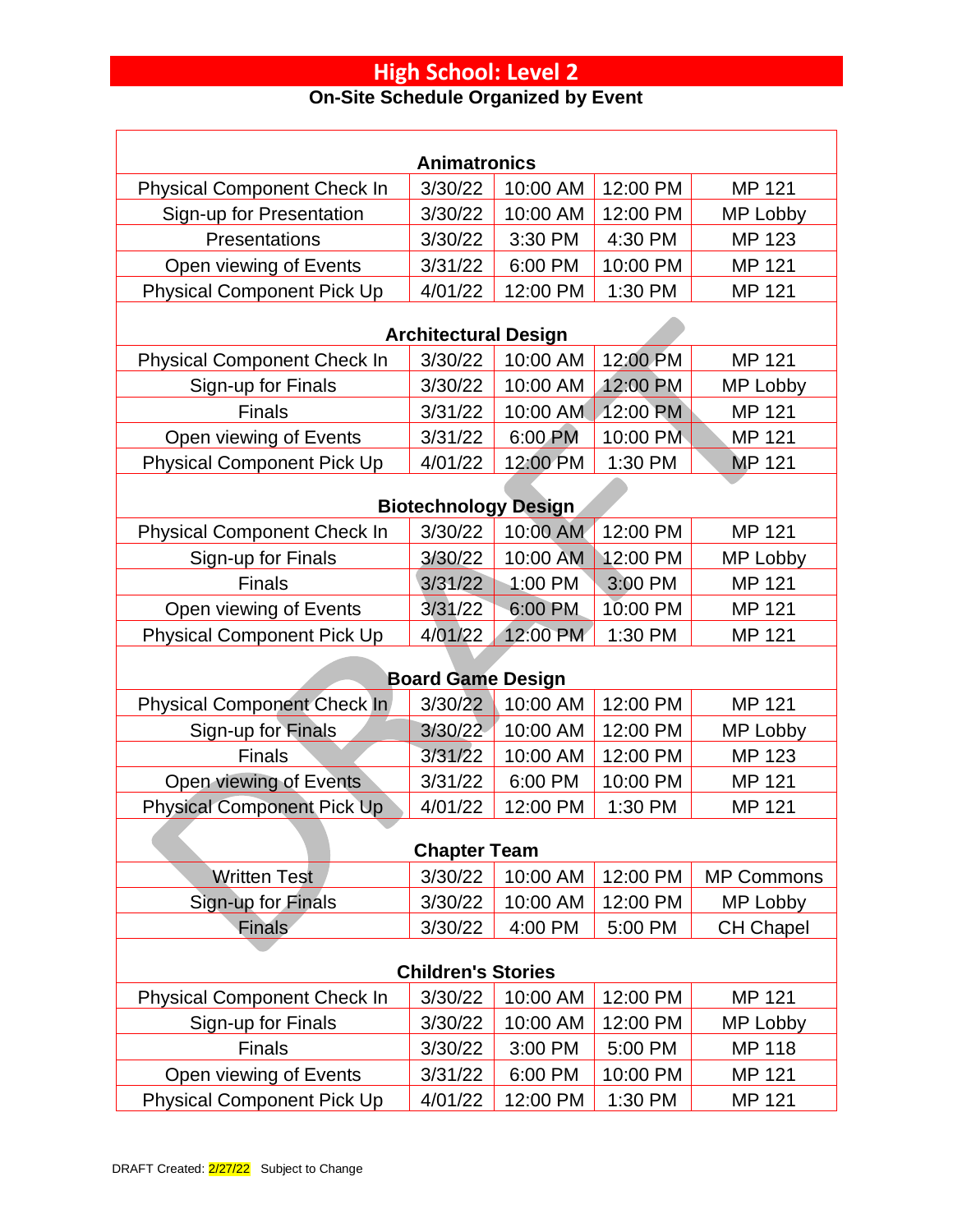| Coding                                                      |                    |                                                |                      |                      |  |
|-------------------------------------------------------------|--------------------|------------------------------------------------|----------------------|----------------------|--|
| Set-up                                                      | 3/30/22            | 1:00 PM                                        | 1:30 PM              | MP 201               |  |
| Performance                                                 | 3/30/22            | 1:30 PM                                        | 3:30 PM              | MP 201               |  |
| <b>Take Down Equipment</b>                                  | 3/30/22            | 3:30 PM                                        | 4:00 PM              | MP 201               |  |
| <b>Computer Aided Design (CAD), Architecture</b>            |                    |                                                |                      |                      |  |
| Set-up                                                      | 3/31/22            | 1:30 PM                                        | 2:00 PM              | MP 201               |  |
| Performance                                                 | 3/31/22            | 2:00 PM                                        | 6:00 PM              | MP 201               |  |
| <b>Take Down Equipment</b>                                  | 3/31/22            | 7:30 PM                                        | 8:00 PM              | MP 201               |  |
| <b>Computer Aided Design (CAD), Engineering</b>             |                    |                                                |                      |                      |  |
| Set-up                                                      | 3/31/22            | 1:30 PM                                        | 2:00 PM              | MP 201               |  |
| Performance                                                 | 3/31/22            | 2:00 PM                                        | 6:00 PM              | <b>MP 201</b>        |  |
| <b>Take Down Equipment</b>                                  | 3/31/22            | 7:30 PM                                        | 8:00 PM              | <b>MP 201</b>        |  |
|                                                             |                    |                                                |                      |                      |  |
|                                                             |                    | <b>Computer Integrated Manufacturing (CIM)</b> |                      |                      |  |
| <b>Physical Component Check In</b>                          | 3/30/22            | 10:00 AM                                       | 12:00 PM<br>12:00 PM | MP 121               |  |
| Sign-up for Finals<br>Presentations                         | 3/30/22            | 10:00 AM                                       | 6:00 PM              | MP Lobby             |  |
|                                                             | 3/31/22<br>3/31/22 | 1:00 PM<br>6:00 PM                             | 10:00 PM             | MP 123<br>MP 121     |  |
| Open viewing of Events<br><b>Physical Component Pick Up</b> | 4/01/22            | 12:00 PM                                       | 1:30 PM              | MP 121               |  |
|                                                             |                    |                                                |                      |                      |  |
|                                                             |                    | <b>Data Science and Analytics</b>              |                      |                      |  |
| Top 12: Sign-up to Present                                  | 3/30/22            | 10:00 AM                                       | 12:00 PM             | MP 121               |  |
| <b>Top 12- Poster Presentation</b>                          | 3/30/22            | 1:30 PM                                        | 3:00 PM              | MP 204               |  |
| Semi-Finalist: Pick up Prompt                               | 3/30/22            | 4:00 PM                                        | 7:00 PM              | <b>MP Front Desk</b> |  |
| Semi-Finalist Submit Entry                                  | 3/31/22            | 4:00 PM                                        | 4:00 PM              | <b>MP Front Desk</b> |  |
| Open viewing of Events                                      | 3/31/22            | 6:00 PM                                        | 10:00 PM             | MP 121               |  |
| <b>Physical Component Pick Up</b>                           | 4/01/22            | 12:00 PM                                       | 1:30 PM              | MP 121               |  |
| <b>Debating Technological Issues</b>                        |                    |                                                |                      |                      |  |
| <b>Debate Meeting</b>                                       | 3/30/22            | 6:00 PM                                        | 6:30 PM              | MP 116               |  |
| <b>Finals</b>                                               | 3/30/22            | 6:30 PM                                        | 9:30 PM              | MP 116/118           |  |
| <b>Digital Video Production</b>                             |                    |                                                |                      |                      |  |
| <b>Physical Component Check In</b>                          | 3/30/22            | 10:00 AM                                       | 12:00 PM             | MP 121               |  |
| Semi-Finalist: Interview                                    | 3/31/22            | 10:00 AM                                       | 12:00 PM             | CH 2 <sup>nd</sup> D |  |
| Open viewing of Events                                      | 3/31/22            | 6:00 PM                                        | 10:00 PM             | MP 121               |  |
| <b>Physical Component Pick Up</b>                           | 4/01/22            | 12:00 PM                                       | 1:30 PM              | MP 121               |  |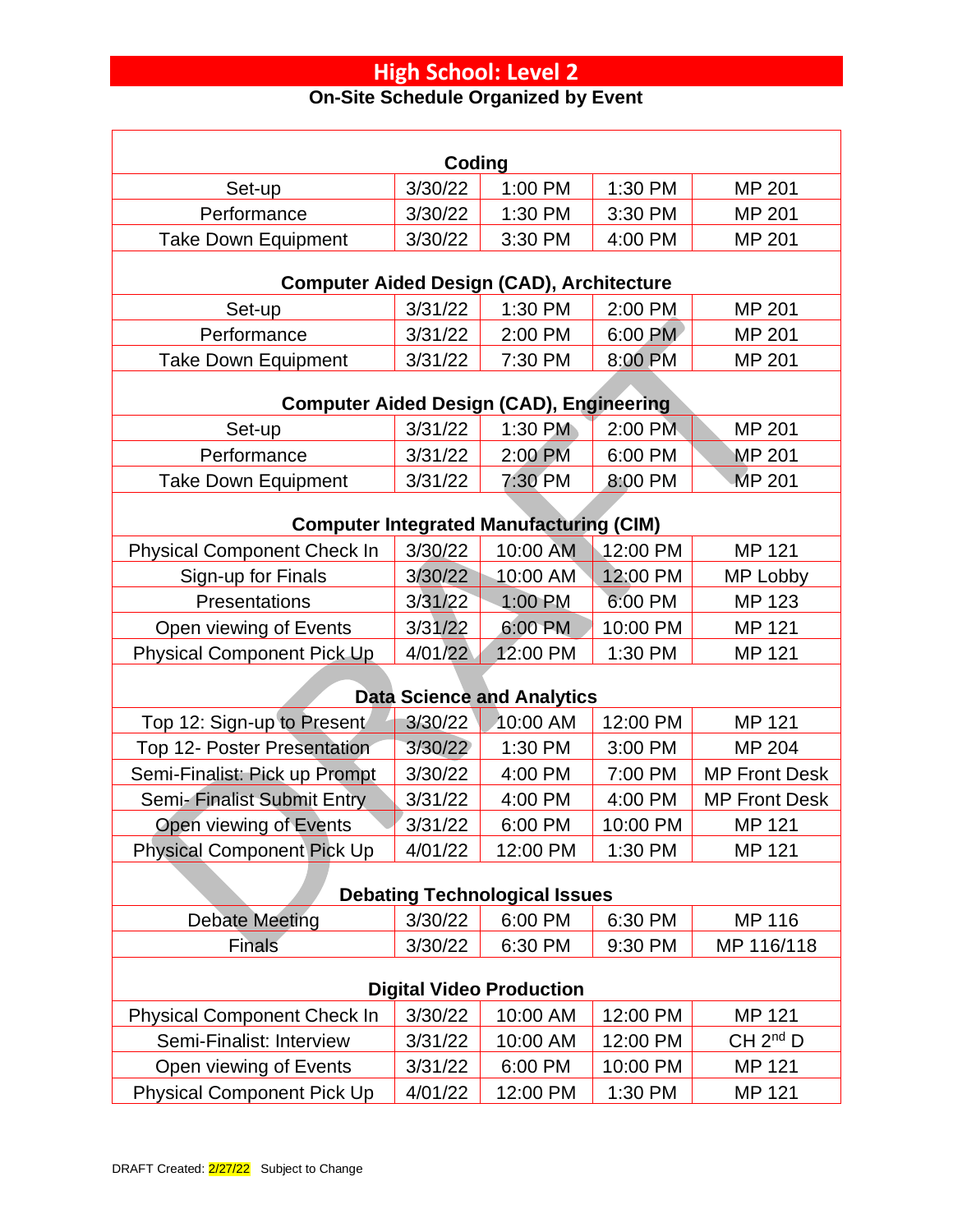| <b>Dragster Design</b>               |                           |          |          |                   |  |  |
|--------------------------------------|---------------------------|----------|----------|-------------------|--|--|
| <b>Physical Component Check In</b>   | 3/30/22                   | 10:00 AM | 12:00 PM | CH 1st A          |  |  |
| <b>Time Trials</b>                   | 3/30/22                   | 1:00 PM  | 5:00 PM  | <b>CH Chapel</b>  |  |  |
| <b>Semi-Finalist Interviews</b>      | 3/30/22                   | 6:30 PM  | 8:30 PM  | <b>CH Chapel</b>  |  |  |
| <b>Physical Component Pick Up</b>    | 4/01/22                   | 12:00 PM | 1:30 PM  | CH 1st A          |  |  |
|                                      | <b>Engineering Design</b> |          |          |                   |  |  |
| <b>Physical Component Check In</b>   | 3/30/22                   | 10:00 AM | 12:00 PM | MP 121            |  |  |
| Sign-up for Finals                   | 3/30/22                   | 10:00 AM | 12:00 PM | MP Lobby          |  |  |
| <b>Finals</b>                        | 3/31/22                   | 10:00 AM | 12:00 PM | MP 121            |  |  |
| Open viewing of Events               | 3/31/22                   | 6:00 PM  | 10:00 PM | MP 121            |  |  |
| <b>Physical Component Pick Up</b>    | 4/01/22                   | 12:00 PM | 1:30 PM  | MP 121            |  |  |
| <b>Essays on Technology</b>          |                           |          |          |                   |  |  |
| Seating                              | 3/30/22                   | 2:30 PM  | 3:00 PM  | <b>MP Commons</b> |  |  |
| <b>Write Essay</b>                   | 3/30/22                   | 3:00 PM  | 5:00 PM  | <b>MP Commons</b> |  |  |
| <b>Extemporaneous Speech</b>         |                           |          |          |                   |  |  |
| Sign-up for Presentation             | 3/30/22                   | 10:00 AM | 12:00 PM | MP Lobby          |  |  |
| Presentation                         | 3/30/22                   | 12:30 PM | 6:00 PM  | MP 116/118        |  |  |
| <b>Fashion Design and Technology</b> |                           |          |          |                   |  |  |
| Physical Component Check In          | 3/30/22                   | 10:00 AM | 12:00 PM | MP 121            |  |  |
| Sign-up for Presentation             | 3/30/22                   | 10:00 AM | 12:00 PM | MP Lobby          |  |  |
| Presentation                         | 3/31/22                   | 1:00 PM  | 4:00 PM  | MP 204            |  |  |
| Open viewing of Events               | 3/31/22                   | 6:00 PM  | 10:00 PM | MP 121            |  |  |
| <b>Physical Component Pick Up</b>    | 4/01/22                   | 12:00 PM | 1:30 PM  | MP 121            |  |  |
| <b>Flight Endurance</b>              |                           |          |          |                   |  |  |
| <b>Pilot Meeting</b>                 | 3/30/22                   | 6:00 PM  | 6:30 PM  | MP Gym            |  |  |
| <b>Time Trials</b>                   | 3/30/22                   | 7:00 PM  | 9:00 PM  | MP Gym            |  |  |
| <b>Physical Component Pick Up</b>    | 4/01/22                   | 12:00 PM | 1:30 PM  | MP Gym            |  |  |
| <b>Forensic Science</b>              |                           |          |          |                   |  |  |
| <b>Written Test</b>                  | 3/30/22                   | 10:00 AM | 12:00 PM | <b>MP Commons</b> |  |  |
| Sign-up for Finals                   | 3/30/22                   | 1:00 PM  | 5:00 PM  | MP Lobby          |  |  |
| <b>Finalist Performance</b>          | 4/01/22                   | 9:00 AM  | 12:00 PM | CH 2nd C/D        |  |  |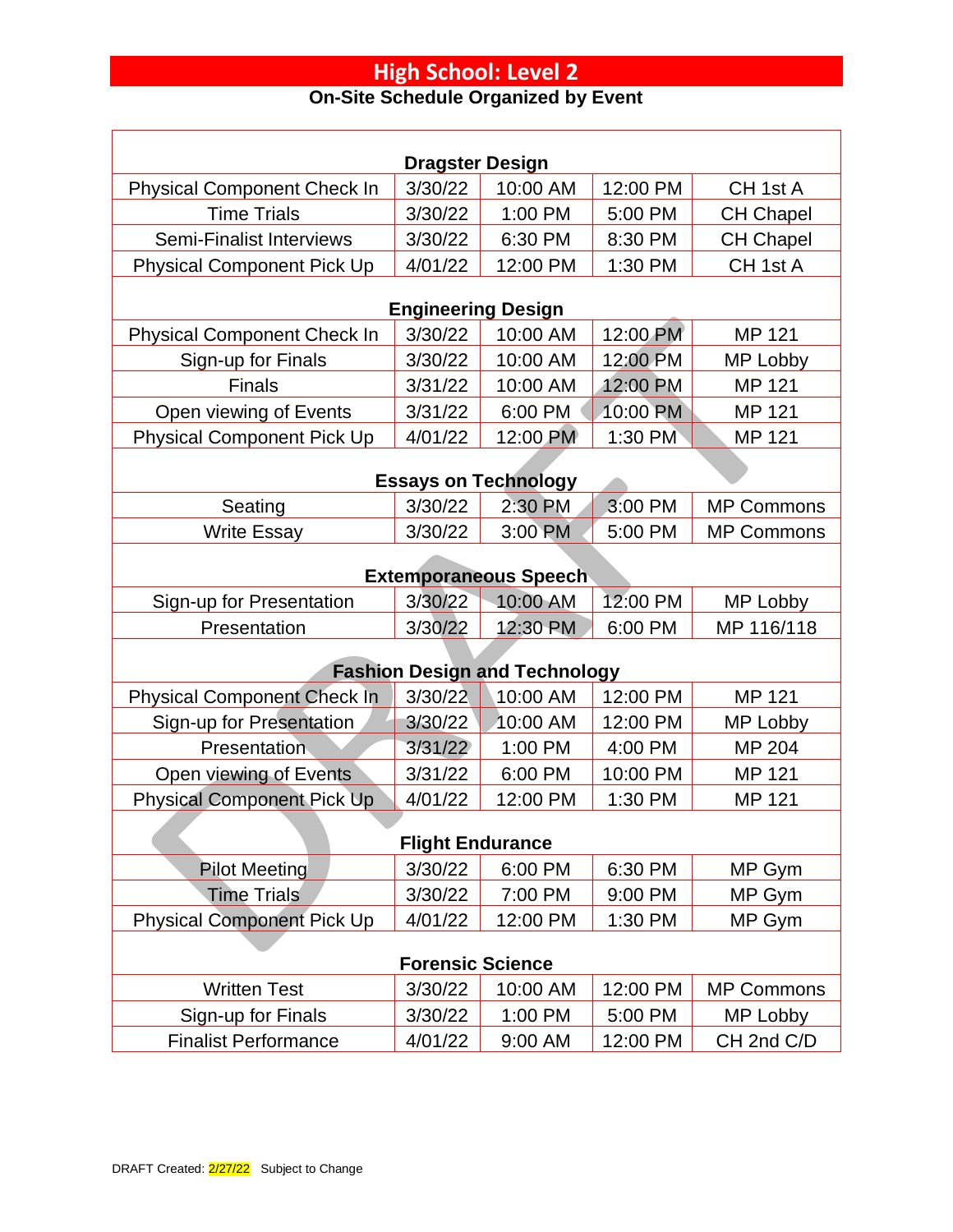| <b>Future Technology and Engineering Teacher</b>                                      |                         |                              |          |                      |  |  |
|---------------------------------------------------------------------------------------|-------------------------|------------------------------|----------|----------------------|--|--|
| <b>Physical Component Check In</b>                                                    | 3/30/22                 | 10:00 AM                     | 12:00 PM | MP 121               |  |  |
| Sign-up for Finals                                                                    | 3/30/22                 | 10:00 AM                     | 12:00 PM | MP Lobby             |  |  |
| <b>Finals</b>                                                                         | 3/31/22                 | 4:00 PM                      | 6:00 PM  | MP 123               |  |  |
| Open viewing of Events                                                                | 3/31/22                 | 6:00 PM                      | 10:00 PM | <b>MP 121</b>        |  |  |
| <b>Physical Component Pick Up</b>                                                     | 4/01/22                 | 12:00 PM                     | 1:30 PM  | MP 121               |  |  |
|                                                                                       |                         | <b>Geospatial Technology</b> |          |                      |  |  |
| <b>Physical Component Check In</b>                                                    | 3/30/22                 | 10:00 AM                     | 12:00 PM | MP 121               |  |  |
| Sign-up for Finals                                                                    | 3/30/22                 | 10:00 AM                     | 12:00 PM | MP Lobby             |  |  |
| Open viewing of Events                                                                | 3/31/22                 | 6:00 PM                      | 10:00 PM | MP 121               |  |  |
| <b>Finals</b>                                                                         | 3/31/22                 | 8:00 PM                      | 9:30 PM  | <b>MP 118</b>        |  |  |
| <b>Physical Component Pick Up</b>                                                     | 4/01/22                 | 12:00 PM                     | 1:30 PM  | <b>MP 121</b>        |  |  |
|                                                                                       | <b>Music Production</b> |                              |          |                      |  |  |
| <b>Physical Component Check In</b>                                                    | 3/30/22                 | 10:00 AM                     | 12:00 PM | <b>MP 121</b>        |  |  |
| Sign-up for Finals                                                                    | 3/30/22                 | 10:00 AM                     | 12:00 PM | MP Lobby             |  |  |
| <b>Finals</b>                                                                         | 3/31/22                 | 10:00 AM                     | 12:00 PM | <b>MP 118</b>        |  |  |
| Open viewing of Events                                                                | 3/31/22                 | 6:00 PM                      | 10:00 PM | MP 121               |  |  |
| <b>Physical Component Pick Up</b>                                                     | 4/01/22                 | 12:00 PM                     | 1:30 PM  | MP 121               |  |  |
|                                                                                       |                         |                              |          |                      |  |  |
|                                                                                       | <b>On Demand Video</b>  |                              |          |                      |  |  |
| Sign to Receive Topic                                                                 | 3/30/22                 | 10:00 AM                     | 12:00 PM | <b>MP Front Desk</b> |  |  |
| <b>Submit Entry</b>                                                                   | 3/31/22                 | 4:00 PM                      | 4:00 PM  | <b>MP Front Desk</b> |  |  |
| <b>Physical Component Pick Up</b>                                                     | 4/01/22                 | 12:00 PM                     | 1:30 PM  | MP 121               |  |  |
|                                                                                       |                         |                              |          |                      |  |  |
| Photographic Technology: <b>SEMIFINALIST ONLY</b><br>Sign up for Station Rotation and |                         |                              |          |                      |  |  |
| <b>Pick Up Skill Challenge</b>                                                        |                         |                              |          |                      |  |  |
| Instructions                                                                          | 3/30/22                 | 10:00 AM                     | 12:00 PM | MP Lobby             |  |  |
| <b>Station Challenge</b>                                                              | 3/30/22                 | 12:30 PM                     | 6:30 PM  | CH <sub>3rd</sub>    |  |  |
| Set-up                                                                                | 3/30/22                 | 6:30 PM                      | 7:00 PM  | CH <sub>3rd</sub>    |  |  |
| <b>Station Editing Time</b>                                                           | 3/30/22                 | 7:00 PM                      | 8:00 PM  | CH <sub>3rd</sub>    |  |  |
| <b>Submit Entry from Station</b>                                                      |                         |                              |          |                      |  |  |
| Rotations and Skill Challenge                                                         | 3/31/22                 | 1:00 PM                      | 1:00 PM  | <b>MP Commons</b>    |  |  |
| Open viewing of Events                                                                | 3/31/22                 | 6:00 PM                      | 10:00 PM | MP 121               |  |  |
| <b>Physical Component Pick Up</b>                                                     | 4/01/22                 | 12:00 PM                     | 1:30 PM  | MP 121               |  |  |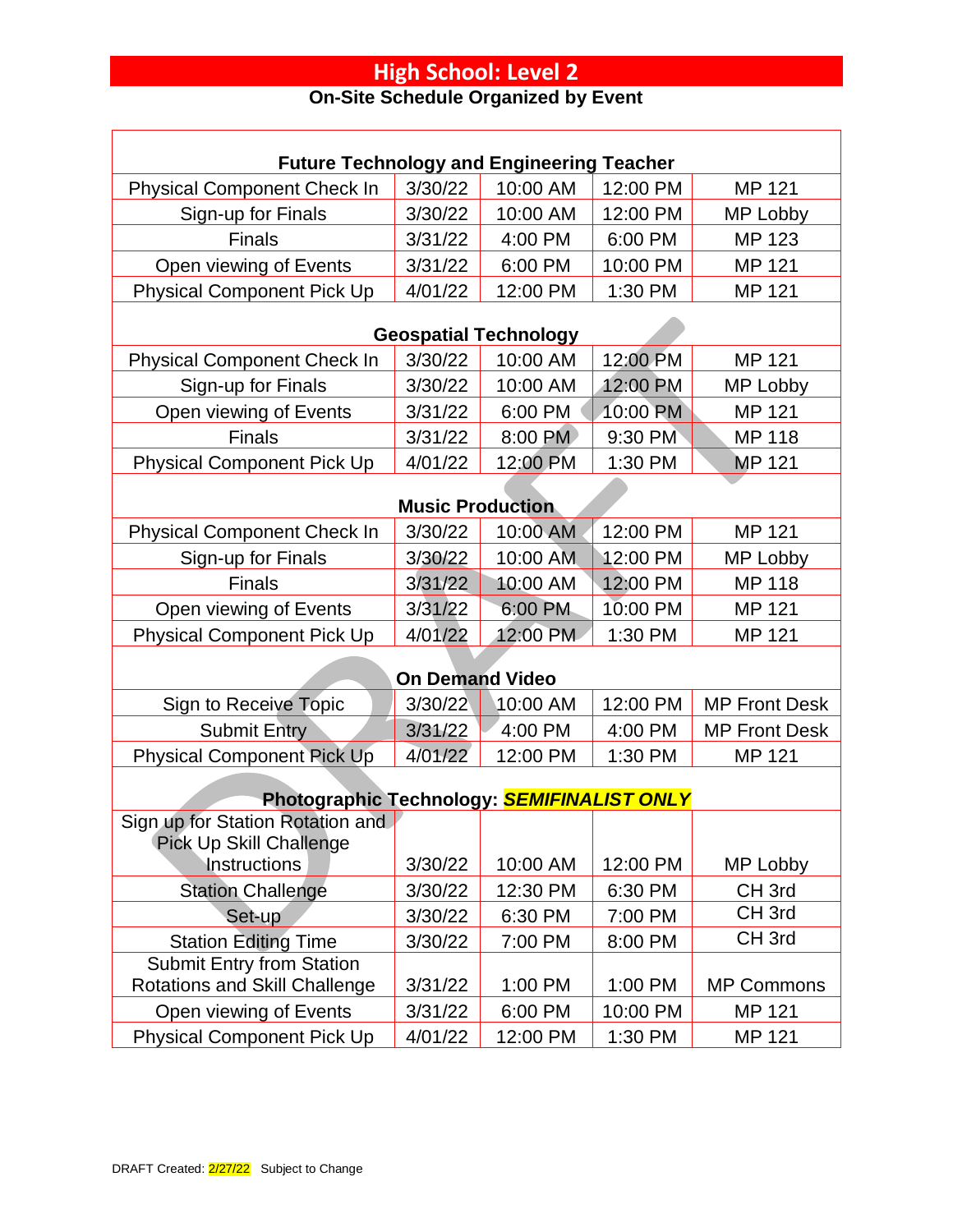| <b>Prepared Presentation</b>                           |                           |                    |                     |                   |  |  |
|--------------------------------------------------------|---------------------------|--------------------|---------------------|-------------------|--|--|
| Sign-up for Time                                       | 3/30/22                   | 10:00 AM           | 12:00 PM            | MP Lobby          |  |  |
| Pick Up Topic Staggered                                | 3/31/22                   | 12:00 PM           | 5:00 PM             | MP Lobby          |  |  |
| Presentation                                           | 3/31/22                   | 1:00 PM            | 6:00 PM             | CH 2nd C/D        |  |  |
|                                                        | <b>Promotional Design</b> |                    |                     |                   |  |  |
| <b>Physical Component Check In</b>                     | 3/30/22                   | 10:00 AM           | 12:00 PM            | MP 121            |  |  |
| <b>Finalist Set-Up</b>                                 | 3/30/22                   | 1:30 PM            | 2:00 PM             | <b>MP Commons</b> |  |  |
| <b>Finalist Performance</b>                            | 3/31/22                   | 2:00 PM            | 4:00 PM             | <b>MP Commons</b> |  |  |
| Open viewing of Events                                 | 3/31/22                   | 6:00 PM            | 10:00 PM            | MP 121            |  |  |
| <b>Physical Component Pick Up</b>                      | 4/01/22                   | 12:00 PM           | 1:30 PM             | MP 121            |  |  |
|                                                        |                           |                    |                     |                   |  |  |
| <b>Scientific and Technical Visualization (SciVis)</b> |                           | 10:00 AM           | 12:00 PM            | <b>MP 121</b>     |  |  |
| <b>Physical Component Check In</b>                     | 3/30/22                   |                    |                     |                   |  |  |
| Sign-up for Finals<br><b>Finals</b>                    | 3/30/22                   | 10:00 AM           | 12:00 PM            | MP Lobby          |  |  |
|                                                        | 3/31/22                   | 4:00 PM<br>6:00 PM | 5:30 PM<br>10:00 PM | MP 116<br>MP 121  |  |  |
| Open viewing of Events                                 | 3/31/22<br>4/01/22        | 12:00 PM           | 1:30 PM             | MP 121            |  |  |
| <b>Physical Component Pick Up</b>                      |                           |                    |                     |                   |  |  |
| <b>Software Development</b>                            |                           |                    |                     |                   |  |  |
| Sign-up for Demonstration                              | 3/30/22                   | 1:00 PM            | 5:00 PM             | MP Lobby          |  |  |
| <b>Finals</b>                                          | 3/31/22                   | 1:00 PM            | 2:30 PM             | MP 116            |  |  |
| <b>Structural Design and Engineering</b>               |                           |                    |                     |                   |  |  |
| <b>Physical Component Check In</b>                     | 3/30/22                   | 10:00 AM           | 12:00 PM            | <b>MP 123</b>     |  |  |
| <b>Finalist Team Seating</b>                           | 3/31/22                   | 9:30 AM            | 10:00 AM            | MP Gym            |  |  |
| <b>Finalist Build</b>                                  | 3/31/22                   | 10:00 AM           | 1:00 PM             | MP Gym            |  |  |
| <b>Finalist Stress testing</b>                         | 3/31/22                   | 5:00 PM            | 6:30 PM             | MP Gym            |  |  |
| <b>System Control Technology</b>                       |                           |                    |                     |                   |  |  |
| Set up                                                 | 3/30/22                   | 6:00 PM            | 6:30 PM             | <b>MP Commons</b> |  |  |
| <b>Onsite Problem</b>                                  | 3/30/22                   | 6:30 PM            | 9:30 PM             | <b>MP Commons</b> |  |  |
| <b>Reset Solution</b>                                  | 3/31/22                   | 9:40 AM            | 10:00 AM            | <b>MP Commons</b> |  |  |
| Demonstration and Interview                            | 3/31/22                   | 10:00 AM           | 12:00 PM            | <b>MP Commons</b> |  |  |
| <b>Take Down Equipment</b>                             | 3/31/22                   | 1:00 PM            | 1:30 PM             | <b>MP Commons</b> |  |  |